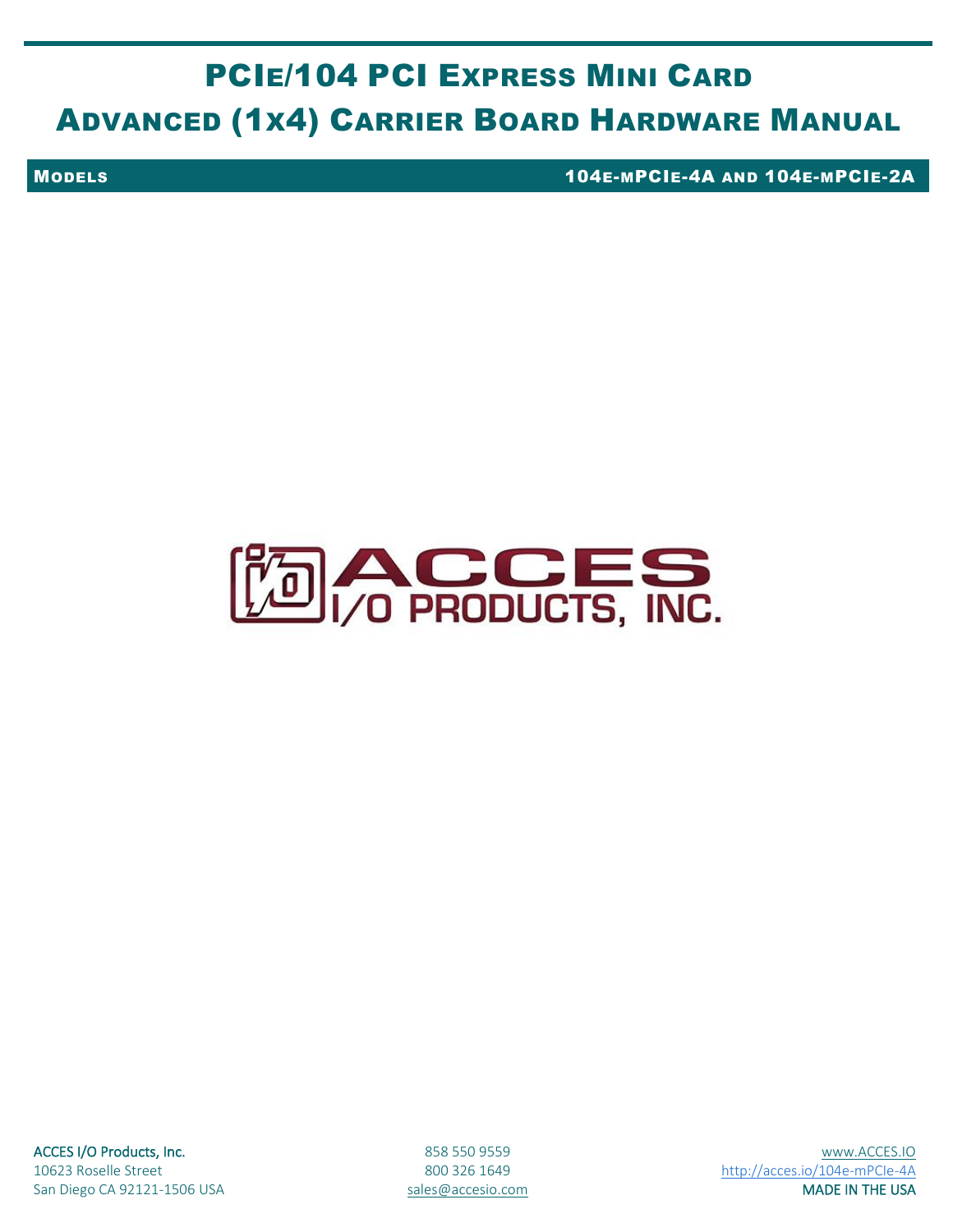# CHAPTER 1: QUICK START

## There are no required software drivers to use this card: simply install the device into your PCIe/104 stack and it is ready to use.

## We *highly* recommend that you install your expansion cards first.

*Refer to* Chapter 1: Quick Start *in the associated hardware manuals for instructions on installing ACCES' PCI Express Mini Cards (mPCIe) such as our* [mPCIe-ICM485-4](https://accesio.com/?p=../mpcie/mpcie-icm485-4.html) *isolated four-port RS485 card,* [mPCIe-DIO-24S](https://accesio.com/mPCIe-DIO-24s) *Digital I/O card with Digital Integration features, or any of our* [Relay](https://accesio.com/mPCIe-IIRO-8)*,* [FET](https://accesio.com/mPCIe-IDIO-8)*,* [Isolated Digital](https://accesio.com/mPCIe-II-16)*,* [Quadrature](https://accesio.com/mPCIe-QUAD-8)*, Analog I/O, Wireless, LAN, or* [other](https://accesio.com/?p=../cat/mpcie.html) *mPCIe interface cards.*

Refer to [Chapter 4: Configuration Settings](#page-2-0) or the Windows Settings program to configure or confirm options before installation. In particular, please confirm or change the default Type 1 PCIe/104 host switch setting to Type 2, if applicable.

*Please note: The 104e-mPCIe-4A does not use drivers so there is no need for the software to be installed on the same computer (or operating system) as the board. It may be more convenient to download, install, and refer to the Settings program and documentation from an available Windows desktop system.*

Run the installer you downloaded and follow the prompts to install the software for your device. If you're installing from the optional Software Master CD run *Install.exe* from the root of the disc. Run the Settings program from the Start Menu, or click the button in the installer after installation.

Once the board has been configured, shut down your target system and carefully install the PCIe/104 board.

Re-start your system. Your new device —and the installed PCI Express Mini Cards— should already be installed and ready for use. If there are any issues please refer to the rest of this manual for additional information or contact us for assistance.

## [We're here to help.](https://accesio.com/?p=../104e/104e-mpcie-4a.html#Chat)



PCIe/104 is part of the PC/104 family of standards, and incorporates PCI Express, USB, SMBus and other data channels in the stack, not a single bus (ISA or PCI) as in previous standards. It is intended to be used in environments where a truly rugged computer system is required. PCIe/104 allows consumers to stack together boards from a variety of COTS manufacturers to produce a customized system ruggedized against the stresses of embedded environments.

Our 104e-mPCIe-4A multiplies this flexibility by converting one stack position into four mPCIe slots. This allows several storage, WAN, LAN, or other I/O expansion cards to be added to your system with only **one** x1 PCIe lane and **one** USB port consumed from the PCIe/104 stack.

PCI Express Mini Card (mPCIe), a low-profile small-footprint bus standard originally intended for adding peripherals to notebook computers, has become the de-facto standard for highperformance, small form-factor devices in many applications.

mPCIe peripheral cards can be implemented using any of the interfaces the standard provides, which includes PCIe, USB, and SMBus interfaces, making it a great fit for use inside PCIe/104 stacks (which also have these same interfaces).



FEATURES

- Converts One PCIe x1 lane from stack into Four (1x4) PCI Express Mini Card sockets
- Supports half- or full- size Mini PCIe cards, for use in a Type 1 or Type 2 PCIe/104 Stack
- All four sockets support USB, SMBUS, micro-SIM, as well as PCI Express signals
- mSATA devices supported on two sockets (Type 2)
- Powered from the PCIe/104 stack +5V rail, no 12V needed
- 2mm standoffs integrated into design for easy installation, hardware included
- RoHS and Industrial Temp (-40°C to 85°C) *STANDARD*

## <span id="page-1-0"></span>CHAPTER 3: HARDWARE

| This manual applies to the following models: |                                                                                                  |  |  |  |
|----------------------------------------------|--------------------------------------------------------------------------------------------------|--|--|--|
|                                              | 104e-mPCle-4A Four PCI Express Mini Card slots on a single<br>PCIe/104 board for bottom stacking |  |  |  |
|                                              |                                                                                                  |  |  |  |
|                                              | 104e-mPCle-2A Two slot version                                                                   |  |  |  |

## INCLUDED IN YOUR PACKAGE

o 1x PCIe/104 Board for use as the bottom-most position on Type 1 or Type 2 PCIe/104 stacks, converting one stack-height into four fully-flexible PCI Express Mini Card (mPCIe) slots.

o 4x mPCIe-HDW-KIT2 (4 pairs of 2mm nylon screws)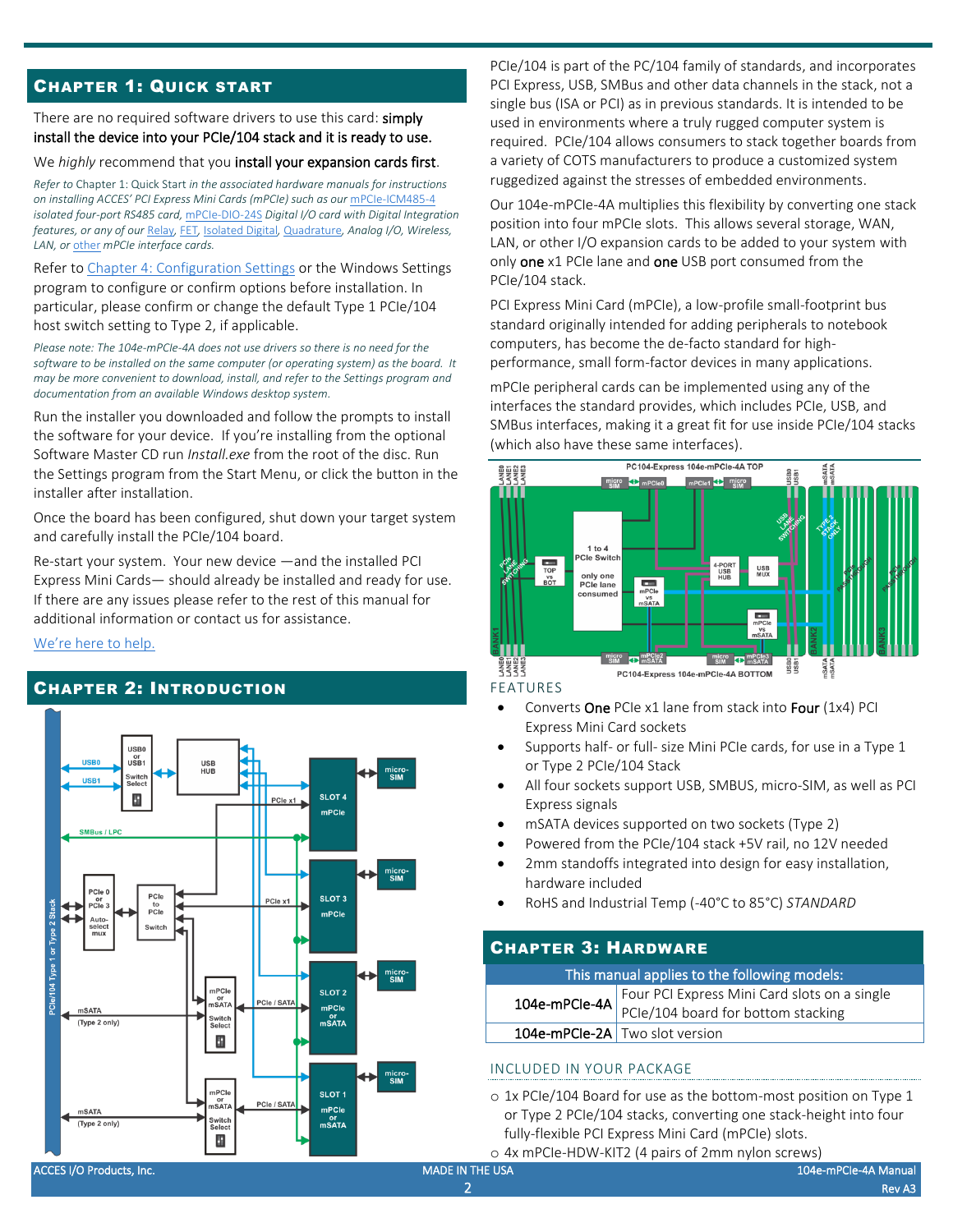| Available accessories include: |                                            |  |
|--------------------------------|--------------------------------------------|--|
| mPCle-HDW-PEM2                 | Two 2mm standoffs for mounting half-length |  |
|                                | mPCle cards and two 2mm nylon screws. One  |  |
|                                | mPCIe-HDW-PEM2 kit needed per slot being   |  |
|                                | converted to half-length mPCIe card use.   |  |
|                                | mPCle-HDW-KIT2   Two 2mm nylon screws      |  |

Contact the factory for information regarding additional accessories, options, and specials that may be available to best fit your specific application requirements.

## Available factory options include:

|      | <b>-CC</b> Conformal Coating on board assemblies                                                                |  |  |
|------|-----------------------------------------------------------------------------------------------------------------|--|--|
|      | Version intended for stacking on top of the stack (with the                                                     |  |  |
| -TOP | PCIe/104 connectors installed on the underside of the<br>104e-mPCIe-4A suitable for use as the topmost board in |  |  |
|      |                                                                                                                 |  |  |
|      | your stack                                                                                                      |  |  |

- -TB Board configured for use on the top and/or bottom of the PCIe/104 stack
- -1B Version compatible with the One Bank connector
- implementation of PCIe/104

<span id="page-2-0"></span>



The 104e-mPCIe-4A modules need the following configurations:

- USB lane: Factory special use. Default USB port selected via lane shifting depending on top or bottom stacking
- PCIe/104 Type: Set this switch corresponding to the type of PCIe/104 stack, Type 1 or Type 2.
- Wireless Disable: Set each switch to ON to disable Wireless features for the corresponding slot. Defaults to Enabled (OFF) for all slots. Switch to ON to disable Wireless features for the corresponding slot.
- mSATA Mode: Configure these two switches to convert slot 1 and/or slot 2 for use by mSATA devices (Type 2 PCIe/104 stacks only)

# CHAPTER 5: PC INTERFACE

This product interfaces with a PCIe/104 system via the PCIe/104 stacking connectors. The default configuration ships ready for installation on the bottom of the stack. See [Available Factory](#page-1-0)  [Options](#page-1-0) for details on other stacking versions.

One PCI Express lane (a single x1 lane, Lane 0) is consumed by the 104e-mPCIe-4A, bridged to each mPCIe slot. (Models ordered with the -TOP factory option consume Lane 3.) Full lane-shifting is implemented for top- or bottom-stacking support and for broadest compatibility with other boards in the stack.

One USB2.0 port is consumed from the stack, converted to four via an integrated USB Hub, then distributed to each connector. Full lane-shifting support causes Port 0 to be consumed by bottomstacking boards, and Port 1 by -TOP stacking units. As a factory special, you could override the automatic selection via dipswitch to ensure the broadest compatibility with other boards in the stack.

The SMBus interface is designed as a shared multi-drop bus and is brought directly to all four mPCIe slots.

Only the +5V rail is used from the PCIe/104 stack, no +12V needed.

Three status LEDs along the top edge of the 104e-mPCIe-4A indicate the validity of 5V and 3.3V from the stack, as well as the 3.3V being delivered to the mPCIe slots. All three should light green. The 3.3Vin is purely informational as it is unused by this board.

The PCIe/104 standard shares PC/104 physical dimensions and mounting locations.

Custom hardware interfaces can be produced to fit your specific application requirement. For example, we also offer a One Bank connector option.

# CHAPTER 6: I/O INTERFACE

Up to four PCI Express Mini Card (mPCIe) slots are provided.

Each slot is compatible with either full-length (F1) cards, including PEM standoffs provided in the PCB, or half-length cards using the PCB's provided mounting holes and optional mounting hardware kits.

Each slot includes a Micro-SIM connector for use with cellular mPCIe peripherals.

Each slot also provides four status LEDs:

- 3.3V
- WAN Flickers to show activity
- LAN Flickers to show activity
- PAN Flickers to show activity

All slots include the complete range of mPCIe signals: a x1 PCIe lane, a USB 2.0 port and SMBus interface. Slots 1 and 2 can be configured for mSATA use (type 2 PCIe/104 CPUs only).

*For best results:* install your mPCIe cards *before* stacking the 104emPCIe-4A.

# CHAPTER 7: SOFTWARE INTERFACE

The PCIe/104 standard is implemented using various interface busses, each of which implements modern switching / bridging support at a fundamental level. As a result, all operating systems natively support the 104e-mPCIe-4A. There is no software required. No drivers are needed.

A software package with documentation and utilities, including *Settings.exe*, a program you can reference for information about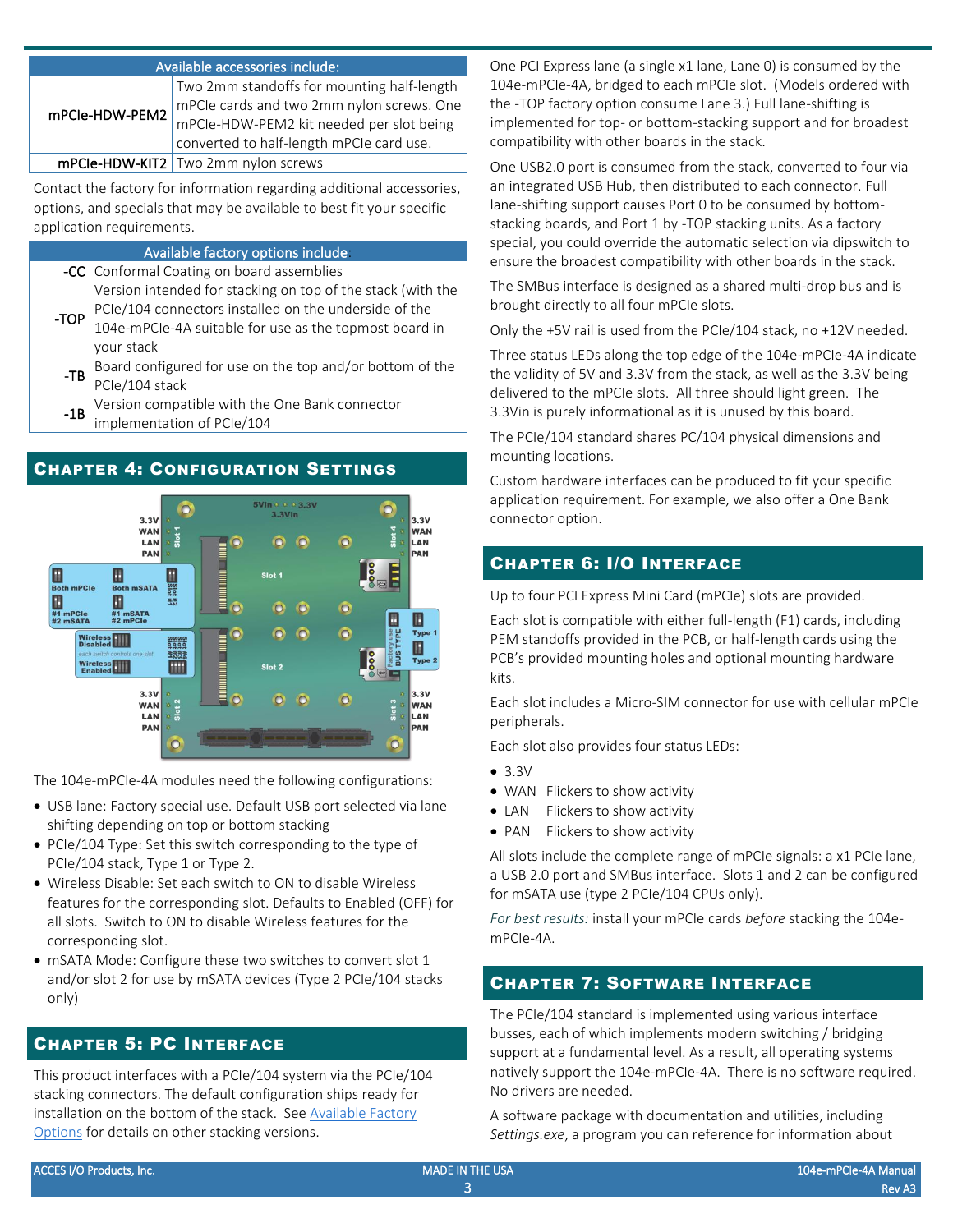configuring options on the device, is provided. We recommend that you install the software package before installing the board, so you can refer to the Settings program before the board is integrated. This will allow you to configure the various options more

conveniently than after it has been installed in your PCIe/104 stack. You can also refer t[o Chapter 4: Configuration](#page-2-0) Settings and skip the software package entirely.

*Please note: The 104e-mPCIe-4A does not use drivers so there is no need for the software to be installed on the same computer (or operating system) as the board. It may be more convenient to download, install, and refer to the Settings program and documentation from an available Windows desktop system.*

# CHAPTER 8: SPECIFICATIONS

## PC Interface

PCIe/104 Type 1 or Type 2

## I/O Interface

PCI Express Mini Card Socket (x4) (PCIe, USB, SMBus, Micro-SIM socket)

## mSATA (x2) -Type 2 only

| Environmental   |  |                                              |  |  |
|-----------------|--|----------------------------------------------|--|--|
| Temperature     |  | Operating $-40^{\circ}$ C to $+85^{\circ}$ C |  |  |
|                 |  | Storage -40°C to +85°C                       |  |  |
| <b>Humidity</b> |  | 5% to 95%, non-condensing                    |  |  |
| Power required  |  | 5VDC 400mA typical (from PCIe/104 stack)     |  |  |
|                 |  | Each PCI express mini slot supports the full |  |  |
|                 |  | power spec of 3.3v @ 1.1A and 1.5v @ 0.375A. |  |  |

## CHAPTER 9: CERTIFICATIONS

## CE & FCC

These devices are designed to meet all applicable EM interference and emission standards. However, as they are intended for use installed on motherboards, and inside the chassis of industrial PCs, important care in the selection of PC and chassis is important to achieve compliance for the computer as a whole.

## UL & TUV

No AC or DC voltages above 31V are consumed or produced during normal operation of this device. This product is therefore exempt from any related safety standards. Use it with confidence!

## ROHS / LEAD-FREE STATEMENT

All models are produced in compliance with RoHS and various other lead-free initiatives.

## WARNING

A SINGLE STATIC DISCHARGE CAN DAMAGE YOUR CARD AND CAUSE PREMATURE FAILURE! PLEASE FOLLOW ALL REASONABLE PRECAUTIONS TO PREVENT A STATIC DISCHARGE SUCH AS GROUNDING YOURSELF BY TOUCHING ANY GROUNDED SURFACE PRIOR TO TOUCHING THE CARD.

ALWAYS CONNECT AND DISCONNECT YOUR FIELD CABLING WITH THE COMPUTER POWER OFF. ALWAYS TURN COMPUTER POWER OFF BEFORE INSTALLING A CARD. CONNECTING AND DISCONNECTING CABLES, OR INSTALLING CARDS, INTO A SYSTEM WITH THE COMPUTER

## Available Downloads

The latest information can always be found on the product page on the website. Here are some useful links:

#### Links to useful downloads

| Main site      | http://acces.io                    |
|----------------|------------------------------------|
| Product's page | acces.io/104e-mPCle-4A             |
| This manual    | acces.io/MANUALS/104e-mPCle-4A.pdf |
| PCIe/104 info  | PC104.org                          |
| mPCIe info     | pcisig.org                         |

| <b>Physical</b> |           |                                                 |
|-----------------|-----------|-------------------------------------------------|
| Weight          |           | 52.0 grams                                      |
| <b>Size</b>     |           | PCle/104 Compliant (3.55" x 3.775")             |
| I/O connectors  |           | PCIe/104 Samtec: ASP-129637-03 (Component side) |
|                 |           | Samtec: ASP-129646-03 (Solder side)             |
|                 |           | OneBank Samtec: ASP-129637-13 (Component side)  |
|                 |           | Samtec: ASP-129646-22 (Solder side)             |
|                 | mini slot | PCI Express JAE Elec: MM60-52B1-E1-R650         |
|                 |           | Micro-SIM Molex: 786463001                      |

## OR FIELD POWER ON MAY CAUSE DAMAGE TO THE I/O CARD AND WILL VOID ALL WARRANTIES, IMPLIED OR EXPRESSED.

## WARRANTY

Prior to shipment, ACCES equipment is thoroughly inspected and tested to applicable specifications. However, should equipment failure occur, ACCES assures its customers that prompt service and support will be available. All equipment originally manufactured by ACCES which is found to be defective will be repaired or replaced subject to the following considerations:

## GENERAL

Under this Warranty, liability of ACCES is limited to replacing, repairing or issuing credit (at ACCES discretion) for any products which are proved to be defective during the warranty period. In no case is ACCES liable for consequential or special damage arriving from use or misuse of our product. The customer is responsible for all charges caused by modifications or additions to ACCES equipment not approved in writing by ACCES or, if in ACCES opinion the equipment has been subjected to abnormal use. "Abnormal use" for purposes of this warranty is defined as any use to which the equipment is exposed other than that use specified or intended as evidenced by purchase or sales representation. Other than the above, no other warranty, expressed or implied, shall apply to any and all such equipment furnished or sold by ACCES.